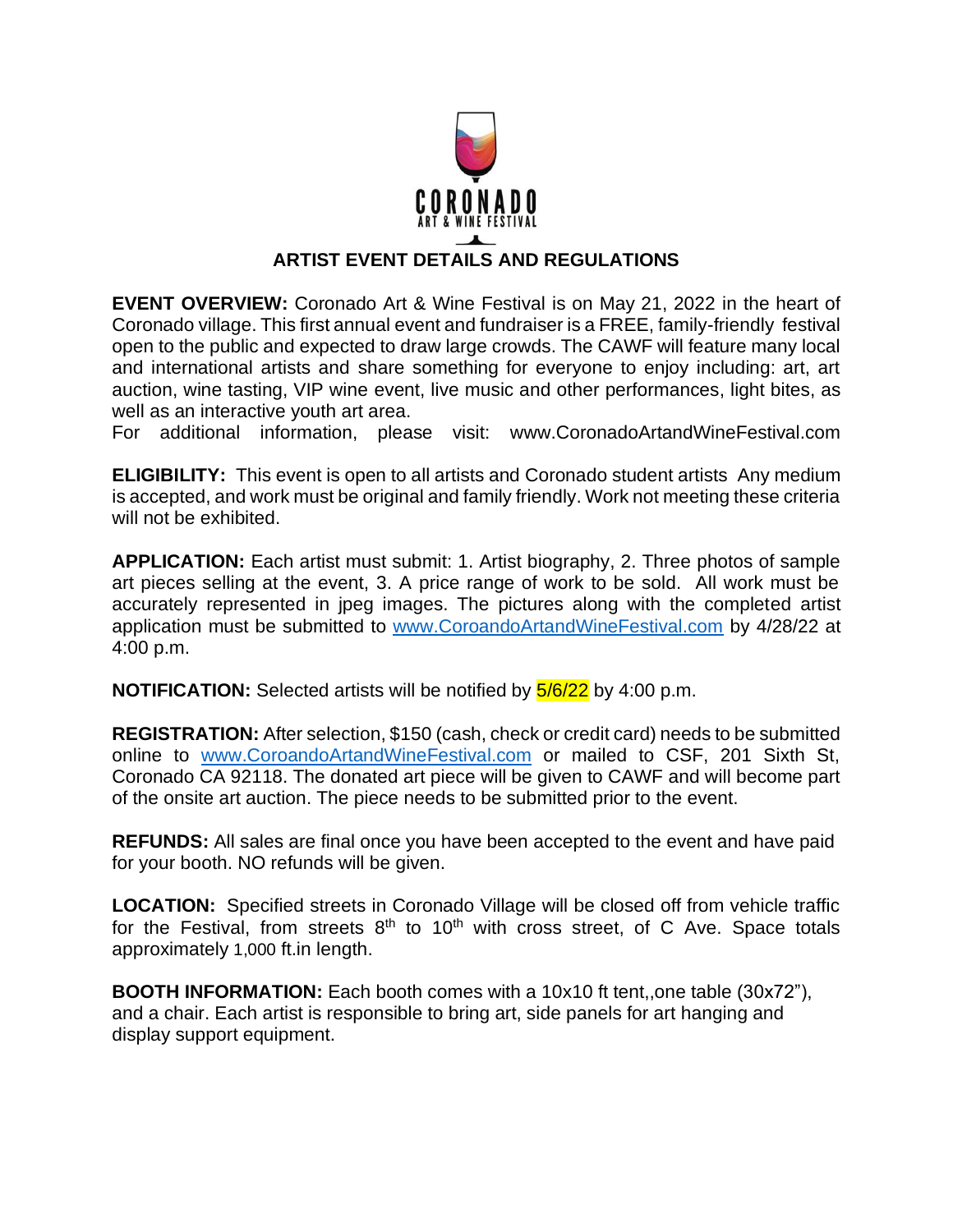**BOOTH SELECTION:** Location of booths are assigned on a first-come, first-served basis. Artists may only display items within and outside of tent, not on the front or side of walkways.

**BOOTH SHARING:** There is NO booth sharing, we will only display one artist name per booth.

**BOOTH REGULATIONS:** Artist booths may not play music or distribute or sell alcohol, food, or beverages. The festival is contracting with food and beverage vendors, and these vendors have exclusive rights to sell food and beverages along with local restaurants who are participating. Artists are prohibited from distributing or displaying literature of, or promoting any religious, fraternal, foundation, political, or commercial organization. Only literature and information pertaining to the Artist's work or the art organization exhibiting is permitted.

**ELECTRICITY:** CAWF will not provide electricity. If you require electricity, you may bring your own battery-operated system. Gas powered generators will not be allowed.

**SECURITY**: Artists are responsible for the security of their belongings at all times. The CAWF, Coronado Chamber of Commerce, the Coronado Schools Foundation, the Coronado Unified School District and associated schools, together with all of their respective directors, officers, contractors, employees, agents, principals, teachers, administrators, and volunteers shall **not** be responsible for any loss, damage, or theft of art or property of the Artist while at the festival.

**SELLER'S PERMIT AND TAXES:** Exhibitors are responsible for establishing their own merchant accounts for collecting payment. Artists must have a current and valid California State Board of Equalization Permit to participate in the CAWF. Artists are solely responsible for collecting money for works sold and for payment of taxes to any city, county, state, or federal agency. Artists must have their permit onsite during the Festival. All Artists are required by the State of California to file a Sales & Use Tax Return.

**INSURANCE:** Artists and vendors are responsible for procuring and maintaining their own insurance.

**CONDUCT:** Artists must behave in a professional and congenial manner at all times. Artists must comply with all safety requirements, including COVID-19 precautions mandated by San Diego County, the City of San Diego, the CDC, and CAWF. Additionally, vehicles must be parked only in designated areas. The CAWF reserves the right to remove any artist from the site. Noncompliance will ALSO result in elimination from consideration for any future CAWF events.

**SET UP:** A tent canopy, table and one chair, will be provided and set up for each artist along with promotion of the event. Artists are responsible for the drop off and set up of their personal art. Ideal drop off spots are on the corners of C/8<sup>th</sup> and C/10<sup>th</sup> **beginning**